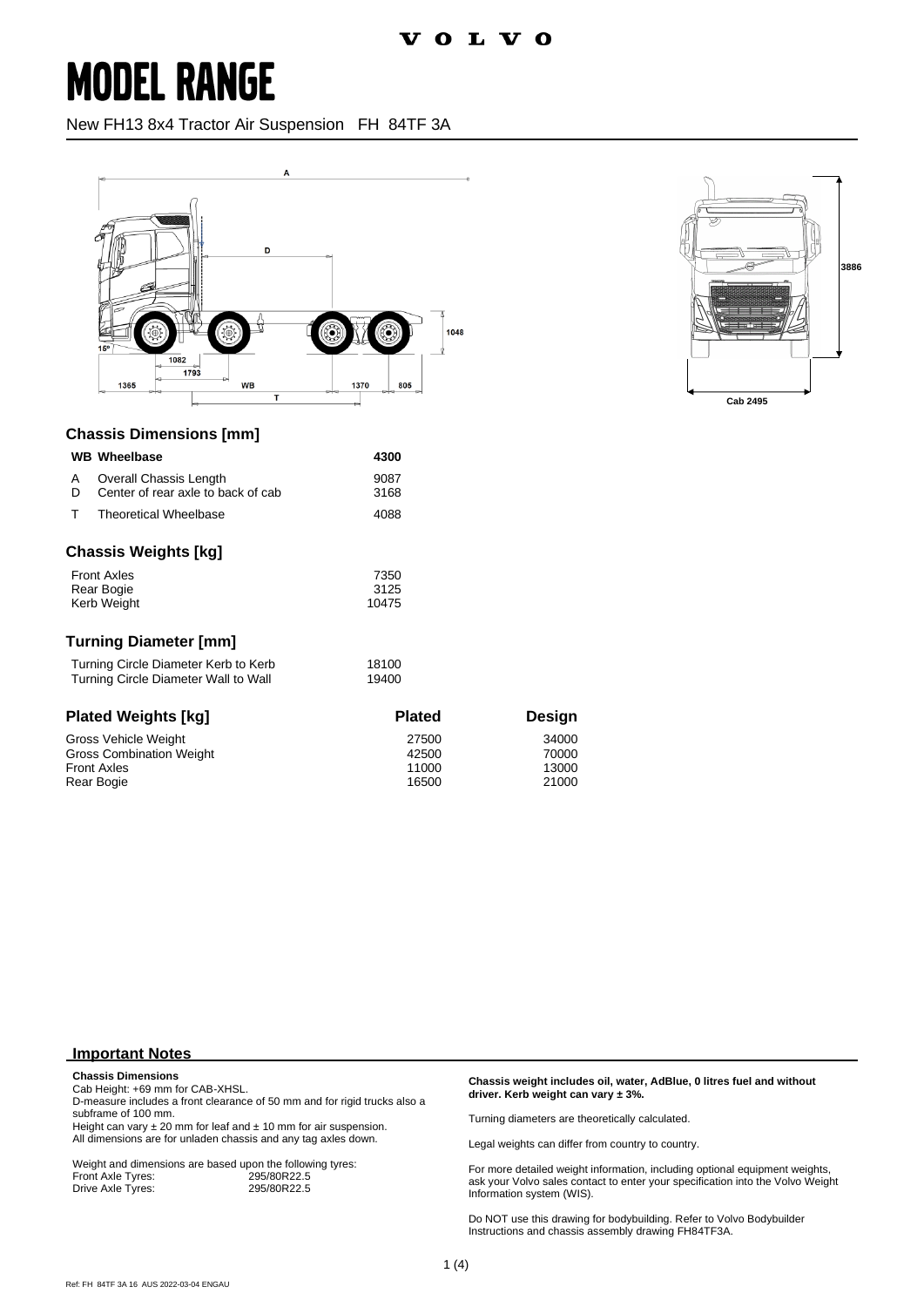#### New FH13 8x4 Tractor Air Suspension FH 84TF 3A

| <b>Core components</b>                |                                                                                                            | □ TRB-STRE                                       | Automatic trailer brake activation (stretch brake)                                                                                                                              |  |
|---------------------------------------|------------------------------------------------------------------------------------------------------------|--------------------------------------------------|---------------------------------------------------------------------------------------------------------------------------------------------------------------------------------|--|
| ■ RADD-GR                             | Rear air suspension                                                                                        | ■ TL-LED                                         | LED tail lights                                                                                                                                                                 |  |
| ■ FH-SLP5<br>$\square$ FH-XHSL5       | Sleeper cab<br>Globetrotter XL cab                                                                         | <b>Rims and Tyres</b>                            |                                                                                                                                                                                 |  |
| ■ EU5SCR-M                            | Eu5 SCR Selective Catalytic Reduction (mandatory)                                                          | $\Box$ RT-AL                                     | 10 stud alloy disc rims (with long wheel studs)                                                                                                                                 |  |
| ■ D13C500<br>$\Box$ D13C540           | Engine, 13C litre, 500hp, 2500nm<br>Engine, 13C litre, 540hp, 2600nm                                       | □ RT-ALDP<br>□ RT-ALDPD<br>□ RT-ALDU<br>□ RT-ALP | 10 stud dura-bright alloy disc rims (with long wheel studs)<br>10 stud dura-bright alloy disc rims (with short wheel studs)<br>10 stud alloy disc rims (with short wheel studs) |  |
| $EBR-VEB+$                            | Volvo Engine Brake + (VEB+)                                                                                | □ RT-ALPDU                                       | 10 stud polished alloy disc rims (with long wheel studs)<br>10 stud polished alloy disc rims (with short wheel studs)                                                           |  |
| ■ AT2612F                             | Volvo I-shift-12 speed automatic transmission (2600nm)                                                     | $\blacksquare$ RT-STEEL                          | 10 stud steel disc rims                                                                                                                                                         |  |
| $\square$ ASO-C<br>□ ASO-ULC          | Crawler gears<br>Ultra low crawler gears                                                                   | $\square$ SPWT-D<br>□ SPWT-F                     | Spare rim & tyre equal to drive<br>Spare rim & tyre equal to steer                                                                                                              |  |
| RVC1                                  | Australian road friendly certification                                                                     | $\square$ SWCP-T2                                | Transport mounted spare wheel                                                                                                                                                   |  |
| $\Box$ RTH2610B                       | Volvo RTH2610B hub reduction rear axles                                                                    | $\blacksquare$ JACK-12T                          | 12 tonne capacity jack with brace                                                                                                                                               |  |
|                                       | 4 planet gears per hub<br>Axle rating: 26,000 kg<br>115 tonne train weight                                 | ∎ TOOL-BAS<br>□ TOOLKIT                          | Basic tools<br>Tool kit complete                                                                                                                                                |  |
|                                       | (Application approved)                                                                                     | <b>DINFLAHOS</b>                                 | Tyre inflation hose (20 metres)                                                                                                                                                 |  |
| $\Box$ RTS2310A<br>RTS2370B           | Single reduction tandem 23t GCW100t<br>Single reduction tandem 23t GCW70t                                  | <b>Powertrain equipment</b>                      |                                                                                                                                                                                 |  |
|                                       |                                                                                                            | $\blacksquare$ DRM-BE                            | Drive Mode - Balanced Economy                                                                                                                                                   |  |
| <b>Packages</b><br><b>INFODF</b>      | Information Platform with Dynafleet Support                                                                | $\square$ DRM-E                                  | Drive Mode - Economy                                                                                                                                                            |  |
| □ INFOMED<br><b>DINFONDE</b>          | Information Platform-Medium<br>Information Platform with Navigation & Dynafleet Support                    | D PVT-MAP                                        | Preview Topography Information (by a high resolution<br>commercial topography map)                                                                                              |  |
| <b>Chassis</b>                        |                                                                                                            | □ CRUIS-E<br>$\blacksquare$ CRUISEC              | Extended cruise control (additional fuel saving functions)<br>Cruise control                                                                                                    |  |
| ■ FST-PAR3                            | 3 leaf parabolic front springs (stiffer than normal)                                                       | $\square$ amso-aut                               | Manual gear shift in automatic mode.                                                                                                                                            |  |
| EAL13.0                               | Front axle rating: 13,000 kg                                                                               | □ AVO-ENH                                        | AMT Vocational option - enhanced                                                                                                                                                |  |
| ESTAB<br>□ FSTAB2                     | Front stabilizer, normal stiffness<br>Front stabiliser bar increased stiffness                             | $\Box$ APF-ENH                                   | Enhanced I-shift PTO functions                                                                                                                                                  |  |
| RAL21                                 | Rear suspension load rating: 21,000 kg                                                                     | ∎ TC-MAOH2                                       | High performance transmission cooler                                                                                                                                            |  |
| RSTAB3                                | Heavy duty rear stabiliser bar                                                                             | ■ 2COM1080                                       | High volume air compressor                                                                                                                                                      |  |
| $EBS-MED$                             | Electronic Brake System (EBS) contains                                                                     | ∎ AIRIN-HI                                       | High air intake, roofline position                                                                                                                                              |  |
|                                       | ABS, Traction control, Hill start aid<br>Diff lock control, Brake assist                                   | $\blacksquare$ ACL1ST-S                          | Air cleaner with two stage filter element                                                                                                                                       |  |
|                                       | Wheel brake monitoring, EBS status                                                                         | ∎ 24AL120B<br>□ 24AL150B                         | High capacity alternator, 120 Ampere.<br>Alternator - 150 Amp                                                                                                                   |  |
| $\blacksquare$ TRCO-12V               | 24v to 12v trailer lighting voltage converter                                                              | <b>D</b> PTER-DIN                                | Power Take Off / splined shaft groove (female) DIN5462.                                                                                                                         |  |
| $\blacksquare$ TABS-12                | 24y to 12y trailer ABS voltage converter                                                                   | $\Box$ PTER1400                                  | Rear engine mounted power-take-off with flange SAE 1410                                                                                                                         |  |
| ■ FST8080                             | Frame section thickness 8mm                                                                                | $\Box$ HPE-F101                                  | F1-101 Hydraulic pump rear engine mounted                                                                                                                                       |  |
| $\blacksquare$ Fil-txeb               | Liner (inner) - trans x-mem to end of bogie                                                                | $\Box$ HPE-F41<br>$\Box$ HPE-F51                 | F1-41 Hydraulic pump rear engine mounted<br>F1-51 Hydraulic pump rear engine mounted                                                                                            |  |
| ■ BBOX-AC                             | Across frame battery box                                                                                   | $\Box$ HPE-F61                                   | F1-61 Hydraulic pump rear engine mounted                                                                                                                                        |  |
| ■ 2BATT225                            | 2x225 Ah batteries                                                                                         | $\Box$ HPE-F81<br>$\Box$ HPE-T53                 | F1-81 Hydraulic pump rear engine mounted<br>F2-53/53 twin flow hyd pump rear engine mounted                                                                                     |  |
| $\Box$ BATTAMP                        | Battery amperage indicator (in the DID)                                                                    | $\Box$ HPE-T70                                   | F2-70/53 twin flow hyd pump rear engine mounted                                                                                                                                 |  |
| $\blacksquare$ MSWI-C                 | Isolation toggle switch LHS of chassis                                                                     | $\square$ HPE-V45<br>$\Box$ HPE-V75              | V1-45 variable pump rear engine mounted<br>V1-75 variable pump rear engine mounted                                                                                              |  |
| $\Box$ MSWI-R<br>■ R460A71S           | Isolation switch on key fob (press door lock twice to isolate)<br>RHS 460 litre alloy fuel tank with steps | □ PTRD-D                                         | PTO with 2 DIN connections rear + 1 DIN connection front                                                                                                                        |  |
|                                       | Min volume 460I<br>Max volume 460I                                                                         | $\Box$ HPG-F41<br>$\Box$ HPG-F61                 | F1-41 hydraulic pump gearbox mounted<br>F1-61 hydraulic pump gearbox mounted                                                                                                    |  |
| ■ L460A71S                            | LHS 460 litre alloy fuel tank with steps                                                                   | □ STWM-LE                                        | Steering wheel material - leather                                                                                                                                               |  |
|                                       | Min volume 460l<br>Max volume 460l                                                                         | □ ACCLF-D<br>□ ACCLF-E                           | Acceleration Limiting Feature - Disabled<br>Acceleration Limiting Feature - Enabled                                                                                             |  |
| ■ ADB190                              | AdBlue tank 190 litres (underbelly)                                                                        | ∎ ESP-BAS1                                       | ESP package (tractor/trailer combinations with ABS. Rigids                                                                                                                      |  |
| ■ FCAP-L                              | Fuel tank cap with lock                                                                                    | □ ESP-BAS2                                       | with standard COG)<br>ESP package (tractor/trailer combinations without ABS)                                                                                                    |  |
| ■ ESH3VERT                            | Raised Horizontal Muff/Vertical outlet                                                                     | ∎ HWSS-ACB                                       | ACC & forward collision warning & emergency braking.                                                                                                                            |  |
| <b>EXST-SSP</b>                       | Stainless steel exhaust stack                                                                              | $\blacksquare$ LSS-DW                            | With lane departure system                                                                                                                                                      |  |
| ∎ TBC-AUS                             | Trailer brake connections (suzi coils)                                                                     | $\_$ LCS                                         |                                                                                                                                                                                 |  |
| $\blacksquare$ TRBR-HCR<br>□ TRBR-STA | Hand controlled trailer brake, reduced pressure                                                            | ∎ DAS-W                                          | Lane change support<br>Driver alert support warning                                                                                                                             |  |
|                                       | Stationary trailer brake control                                                                           |                                                  |                                                                                                                                                                                 |  |

■ Standard Equipment □ Optional Equipment

For more detailed information about cab and powertrain equipment, please refer to separate specification sheets.

For all possible options and combinations of options please consult your Volvo sales contact who can create a specification to match your requirements using the Volvo Sales Support system (VSS).

The factory reserves the right to modify design and change equipment without previous notification. The specification can vary from country to country.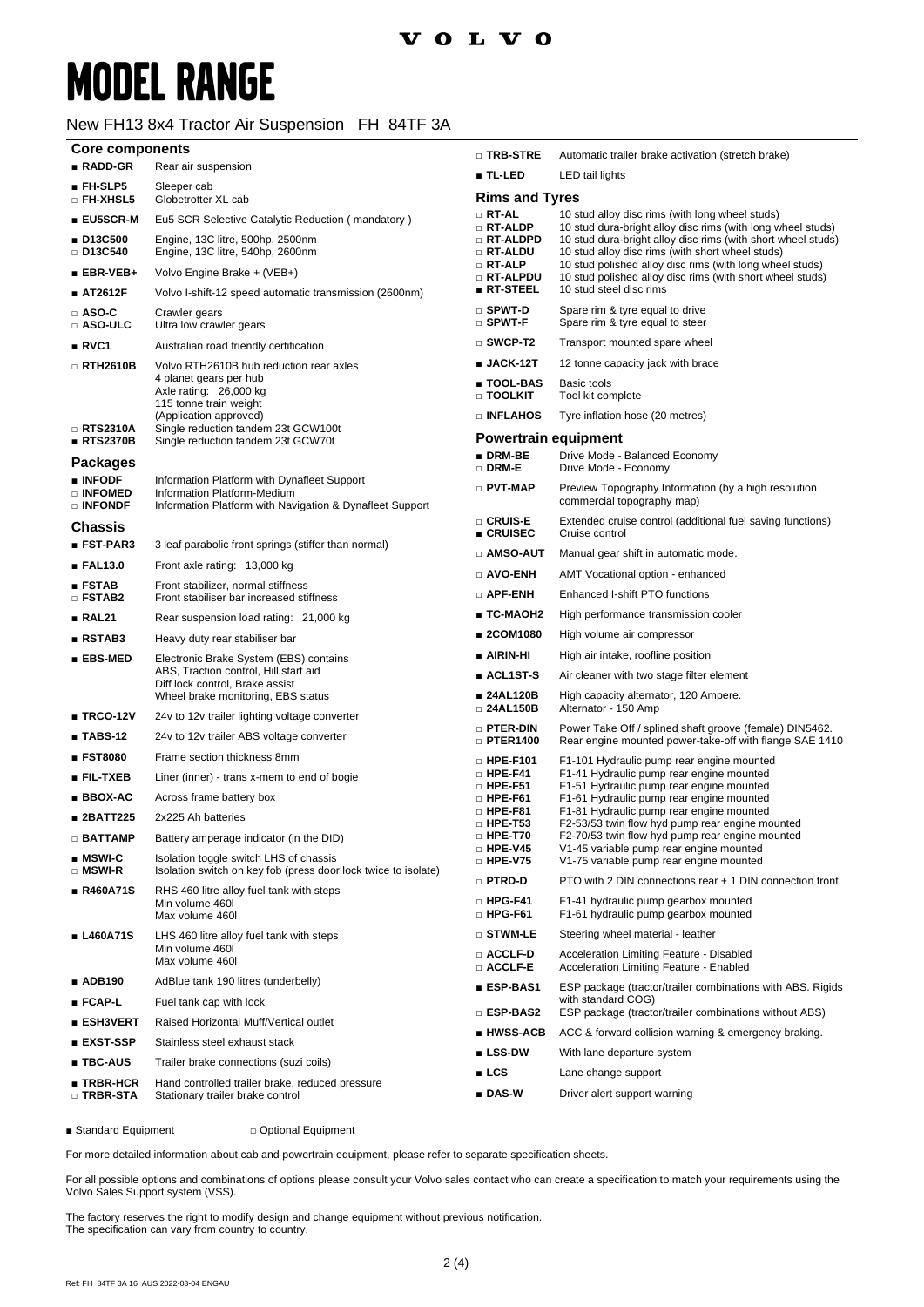#### New FH13 8x4 Tractor Air Suspension FH 84TF 3A

| □ RSENS-W                      | Rain sensor to activate wipers                                                           | <b>DINLI-NL</b><br>□ INLI-NLD          | Interior white and red (night) light<br>Interior light including night light and dimmer function                                                    |
|--------------------------------|------------------------------------------------------------------------------------------|----------------------------------------|-----------------------------------------------------------------------------------------------------------------------------------------------------|
| $\blacksquare$ CU-ECC          | Climate controlled air conditioning                                                      | □ ARL-FLEX                             | Flexible reading lamp (snake light)                                                                                                                 |
| $\Box$ IMMOBIL                 | Engine immobiliser                                                                       | $RH-ER$                                | Roof hatch-electric (metal emergency exit)                                                                                                          |
| □ ALARM-B                      | Anti-theft alarm (cab)                                                                   | $\Box$ RH-ETR                          | Roof hatch-electric (tinted glass & rear opening)                                                                                                   |
| $\square$ AMPL400              | 400 watts, 8 channel amplifier<br>Including a subwoofer                                  | $\Box$ VANMIR                          | Vanity mirror                                                                                                                                       |
| □ BUPMON                       | Back-up camera                                                                           | □ AS-FUS                               | Auxiliary shelf, front upper storage                                                                                                                |
| ∎ ISUNS-DS                     | Interior side sunvisor - driver's door                                                   | $\square$ INFOT-PK                     | LCD screen mount - 6kgs max                                                                                                                         |
| □ ISUNF-RE                     | Interior sunvisor - front (electric)                                                     | <b>Cab exterior</b><br><b>EXTL-BAS</b> | Standard exterior trim level                                                                                                                        |
| ∎ ISUNF-RM                     | Interior sunvisor - front (manual)                                                       | $\square$ EXTL-EN2                     | Enhanced exterior trim level 2                                                                                                                      |
| ∎ CSPL-BXD                     | Centre section dash panel pull out drawer                                                | $\Box$ EXTL-ENH                        | Enhanced exterior trim level.                                                                                                                       |
| □ ADFS                         | 2 din slots in front shelf                                                               | ■ DGLAS-H<br>□ DGLAS-L                 | Hardened door glass<br>Laminated door glass                                                                                                         |
| ∎ BUPALARM                     | Reverse alarm                                                                            | ■ LOCK-CTL                             | Central door locking-Key                                                                                                                            |
| □ LOADIND                      | Load indicator, electronic controlled suspension (SUSPL-EC)                              | □ LOCK-REM                             | Central door locking with remote control                                                                                                            |
| □ REMC-MF                      | Multifunction wireless remote control                                                    | $B$ BUMP-B<br>□ BUMP-B2                | Bumper - plastic<br>Bumper - steel                                                                                                                  |
| $\blacksquare$ FIREX25A        | Fire extinguisher 2.5 kg                                                                 | □ WILDBAR                              | Wildbar                                                                                                                                             |
| ∎ WRITEPAD                     | Storable steering wheel fit clip board                                                   | □ BUMP-SP                              | Bumper spoiler                                                                                                                                      |
| $\blacksquare$ DST-CF5         | Fully adjustable driver's comfort seat<br>Air suspension, heated, integrated safety belt | <b>BUGNET</b>                          | Insect net in front of radiator                                                                                                                     |
| □ SBD-RED                      | Red safety belts, pass. & driver seats                                                   | $\blacksquare$ CTILTP-E                | Electrical cab tilt pump                                                                                                                            |
| $\blacksquare$ SBPRE-DS        | Drivers seat belt pretensioner                                                           | □ FCABS-A                              | Front cab suspension-air bellows                                                                                                                    |
| ∎ PST-BAS1                     | Basic passenger's seat                                                                   | $\blacksquare$ FCABS-M                 | Front cab suspension-mechanical spring                                                                                                              |
| $\Box$ PST-CF5                 | Fully adjustable passenger comfort seat<br>Air suspension, heated, safety belt           | □ RCABS-A<br>$RCABS-M$                 | Rear cab suspension-air bellows<br>Rear cab suspension-mechanical spring                                                                            |
| $\square$ SBPRE-PS             | Passenger seatbelt pretensioner                                                          | ■ MIRFLA3                              | Electrically operated flat mirrors                                                                                                                  |
| □ ARMRE-BB<br>■ ARMRE-DB       | Armrests both sides - driver's & passenger's seat<br>Armrests both sides - driver's seat | □ MIRFLACP                             | Wide angle and close view mirror both sides<br>Electrically heated & operated flat glass mirrors with front<br>monitoring camera on passenger side. |
| ∎ ARU-LEA                      | Seat armrest upholstery - leather                                                        | $\blacksquare$ SUNV-H                  | <b>Exterior sunvisor</b>                                                                                                                            |
| ∎ GRABHI-B<br>□ GRABHI-L       | Instep grab handle - standard<br>Instep grab handle - leather bound                      | $\square$ AD-ROOF                      | Aero-dynamic roof mounted deflector                                                                                                                 |
| ∎ FMAT-RUB                     | Floor mats - rubber                                                                      | □ AD-SIDEL                             | Aero-dynamic cab side deflectors                                                                                                                    |
| $\blacksquare$ LBK80F          | Lower bunk 815mm wide                                                                    | □ GUARD-W                              | Windscreen stoneguard                                                                                                                               |
| □ LBK80FRE                     | Lower bunk 815mm wide, electrically reclinable                                           | ■ HL-BASIC                             | Standard head lamps                                                                                                                                 |
| □ LBK80FRM                     | Lower bunk 815mm wide, manually reclinable                                               | □ HL-CLEAN                             | Head lamp cleaning system                                                                                                                           |
| ∎ MATL-FI<br>□ MATL-SF         | Mattress lower bunk - firm<br>Mattress lower bunk - semi firm                            | □ HL-ADJ                               | Headlight adjustment - manual                                                                                                                       |
| □ OLMAT-BA                     | Mattress overlay - basic                                                                 | <b>DRL-LED</b>                         | V-shaped LED daytime running light                                                                                                                  |
| □ TBK70AD<br>□ TBK70F          | Top bunk 700mm wide, foldable & height adjustable<br>Top bunk 700mm wide, foldable       | DRIVL <sub>2</sub><br>o udrivl         | Integrated driving lamps<br>Without driving lights                                                                                                  |
| ■ SLCP-BAS                     | Standard sleeper control panel                                                           | $\blacksquare$ FOGL-WC                 | Integrated fog lamps                                                                                                                                |
| □ SLCP-LUX                     | Sleeper control panel                                                                    | □ CL-STAT                              | Corner light-static                                                                                                                                 |
| $\Box$ SAFE                    | Safe box at bed-end                                                                      | □ ASL-RF2                              | Auxiliary spotlights inside Globetrotter sign box                                                                                                   |
| □ RUS-BAS                      | Rear upper cab storage - 154 litres for Sleeper/Globetrotter &<br>60 litres for Day Cab  | ■ IDLAMP-A                             | Identification lamps-amber                                                                                                                          |
| □ RUS-HIG                      | Rear upper cab storage - 245 litres                                                      | □ BEACON-P                             | Beacon light wire preparation                                                                                                                       |
| $\square$ TABLE                | Table                                                                                    | $\blacksquare$ SPOTP-F                 | Aux spotlamp preparation, 280W maximum                                                                                                              |
| □ REFR-RUS<br>$\square$ refrig | 28 litre refrigerator in upper rear storage<br>33 litre refrigerator under lower bunk    | □ ROS-ILP<br>$\square$ CSGN-GTR        | Globetrotter illuminated cab sign prep kit<br>Globetrotter decal                                                                                    |
| □ MICRO-PK                     | Preparation kit for microwave                                                            | ■ HORN-F1S                             | Single electric Jericho air horn (behind grill)                                                                                                     |
| $\blacksquare$ BOTH-D          | Bottle holder in driving area                                                            | □ HORN-R2S                             | Chromed air horns, two roof mounted                                                                                                                 |
| □ BOTH-DL<br>$□$ both-l        | Bottle holder in driving & resting areas<br>Bottle holder in resting area                | □ ANT-CBR                              | Antenna for CB radio, single antenna                                                                                                                |
| $\blacksquare$ SOL12S          | 12v outlet in sleeper area                                                               | $\square$ STUC-B                       | Storage compartments under cab-both sides                                                                                                           |
| ∎ INLI-BAS                     | Interior night lights                                                                    | <b>Superstructure</b>                  |                                                                                                                                                     |
|                                |                                                                                          |                                        |                                                                                                                                                     |

■ Standard Equipment □ Optional Equipment

For more detailed information about cab and powertrain equipment, please refer to separate specification sheets.

For all possible options and combinations of options please consult your Volvo sales contact who can create a specification to match your requirements using the Volvo Sales Support system (VSS).

The factory reserves the right to modify design and change equipment without previous notification. The specification can vary from country to country.